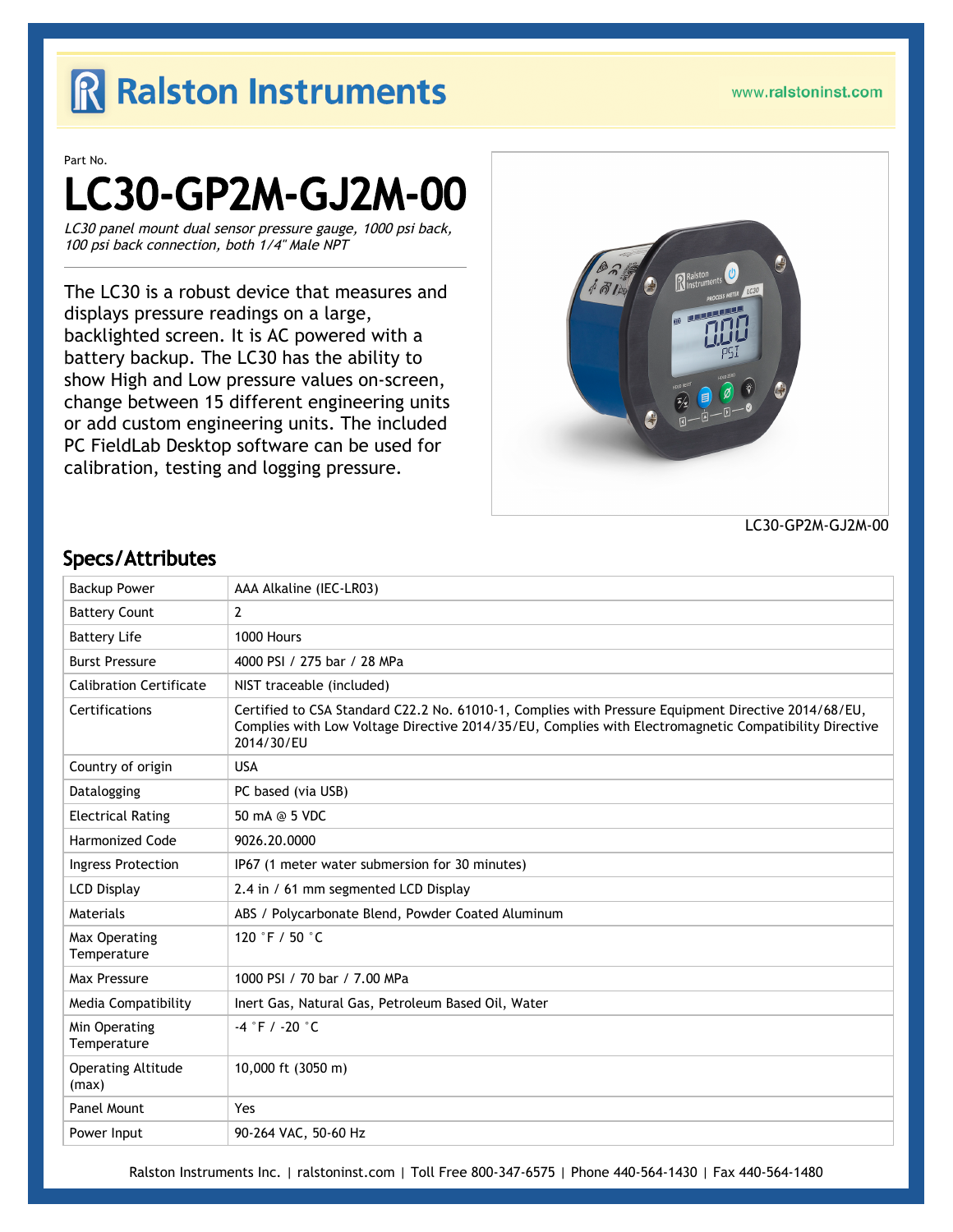## R Ralston Instruments

### Specs/Attributes

| <b>Primary Power</b>                  | <b>AC Mains Power</b>                                                                                       |
|---------------------------------------|-------------------------------------------------------------------------------------------------------------|
| <b>Process Connection</b><br>Location | Back mount                                                                                                  |
| <b>Protection Class</b>               | Pollution Degree 2 (UL / IEC 61010-1)                                                                       |
| <b>Relative Humidity</b>              | 0% to 90% (-10 to 35 $^{\circ}$ C), 0% to 70% (35 to 50 $^{\circ}$ C)                                       |
| Temperature<br>Compensation           | None                                                                                                        |
| <b>USB Connection</b>                 | USB (Micro B)                                                                                               |
| W1 Radio Installed                    | No                                                                                                          |
| <b>Wetted Materials</b>               | 316 Stainless Steel                                                                                         |
| <b>Connector End 1</b>                | 1/4" Male NPT (ASME B1.20.1)                                                                                |
| Weight                                | 12.6 oz / 355 grams                                                                                         |
| <b>Dimensions</b>                     | H: 1.75 in $(4.45 \text{ cm}) \times W$ : 3.4 in $(8.64 \text{ cm}) \times D$ : 4.1 in $(10.41 \text{ cm})$ |

### Sensor A (Back)

| Sensor Type                               | <b>Pressure Sensor</b>                                                                                                                                                                                                          |
|-------------------------------------------|---------------------------------------------------------------------------------------------------------------------------------------------------------------------------------------------------------------------------------|
| Wrench Size                               | $7/8$ In<br>$23 \text{ mm}$                                                                                                                                                                                                     |
| Max Storage<br>Temperature                | 165 °F / 75 °C                                                                                                                                                                                                                  |
| Min Storage<br>Temperature                | $-40$ °F / $-40$ °C                                                                                                                                                                                                             |
| Measurement Type                          | Gauge Pressure                                                                                                                                                                                                                  |
| Max Pressure                              | 1000 PSI / 70 bar / 7.00 MPa                                                                                                                                                                                                    |
| <b>Wetted Materials</b>                   | 316 Stainless Steel                                                                                                                                                                                                             |
| Country of origin                         | <b>USA</b>                                                                                                                                                                                                                      |
| <b>Burst Pressure</b>                     | 4000 PSI / 275 bar / 28 MPa                                                                                                                                                                                                     |
| Media Compatibility                       | Air, Alcohol, Antifreeze, Ethylene Glycol, Hydraulic Oil, Inert Gas, Mineral Oil, Natural Gas, Petroleum<br>Based Oil, Skydrol, Windshield washer fluid, Transmission fluid, Light motor oil, Ralston Calibration Oil,<br>Water |
| <b>Accuracy - Pressure</b><br>Measurement | $+/-$ 0.1% of Full Scale (ASME B40.100 Grade 4A/ISO Class 0.1)                                                                                                                                                                  |
| <b>Engineering Units</b>                  | atm, bar, cmH2O @4°C, inH2O @39°C, kPa, MPa, mbar, psi, inHg @39°F, kgf / cm^2, mmHg @0°C, Torr,<br>mmH2O @4°C, ftH2O @39°F, cmHg @ 0°C, oz / in^2                                                                              |
| Max Operating<br>Temperature              | 120 °F / 50 $^{\circ}$ C                                                                                                                                                                                                        |
| Min Operating<br>Temperature              | $-4$ °F / -20 °C                                                                                                                                                                                                                |
| <b>Process Connection</b>                 | 1/4" Male NPT                                                                                                                                                                                                                   |

#### Sensor B (Back)

| Burst Pressure               | 200 PSI / 14 bar / 1.40 MPa |
|------------------------------|-----------------------------|
| Max Operating<br>Temperature | ີ 120 °F / 50 °C            |

Ralston Instruments Inc. | [ralstoninst.com](https://www.ralstoninst.com) | Toll Free 800-347-6575 | Phone 440-564-1430 | Fax 440-564-1480